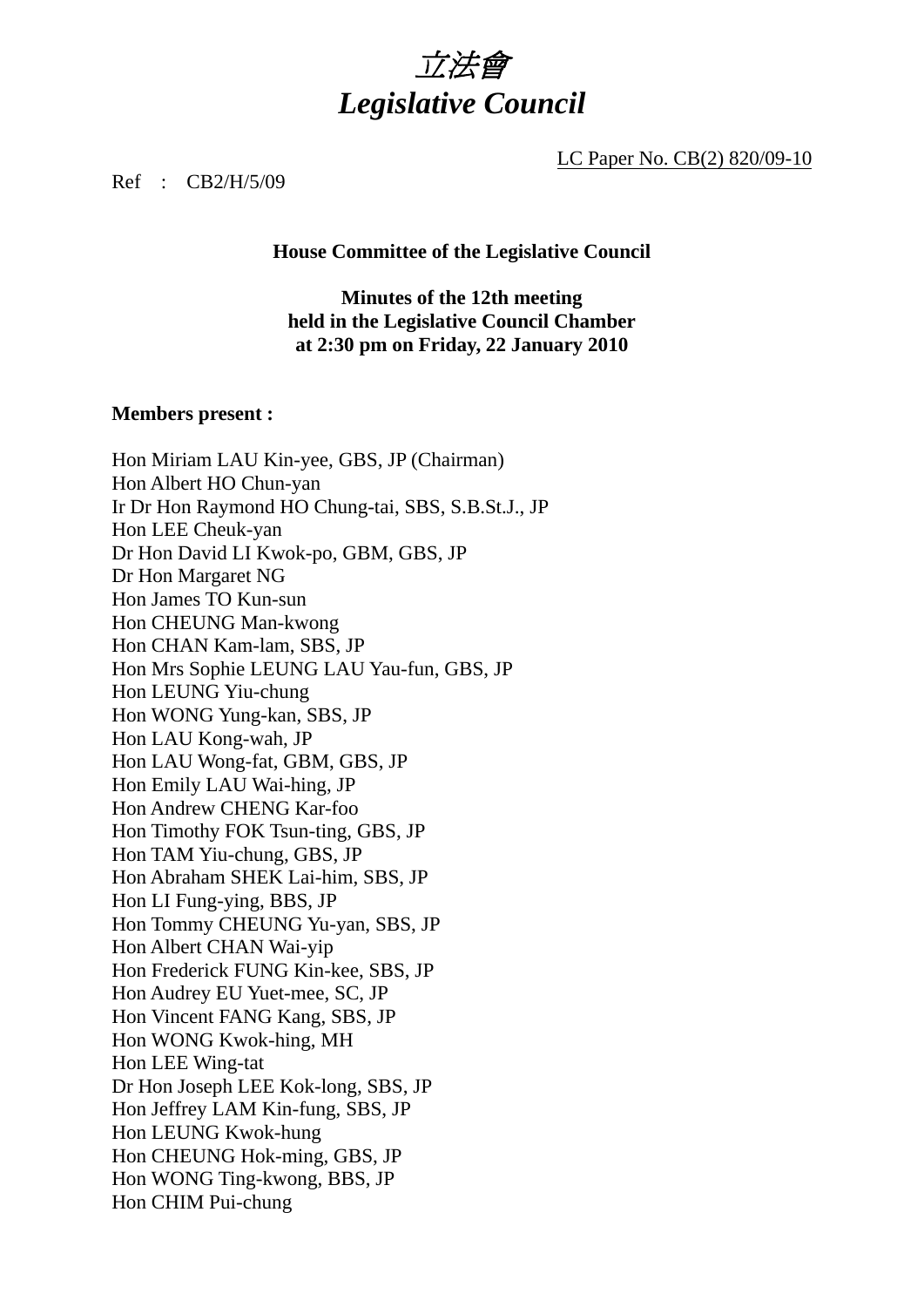Prof Hon Patrick LAU Sau-shing, SBS, JP Hon KAM Nai-wai, MH Hon Cyd HO Sau-lan Hon Starry LEE Wai-king Hon CHAN Hak-kan Hon Paul CHAN Mo-po, MH, JP Hon CHAN Kin-por, JP Hon Tanya CHAN Dr Hon Priscilla LEUNG Mei-fun Dr Hon LEUNG Ka-lau Hon CHEUNG Kwok-che Hon WONG Sing-chi Hon WONG Kwok-kin, BBS Hon WONG Yuk-man Hon IP Wai-ming, MH Hon IP Kwok-him, GBS, JP Dr Hon PAN Pey-chyou Hon Paul TSE Wai-chun Dr Hon Samson TAM Wai-ho, JP

#### **Members absent :**

Hon Fred LI Wah-ming, SBS, JP (Deputy Chairman) Dr Hon Philip WONG Yu-hong, GBS Hon Andrew LEUNG Kwan-yuen, SBS, JP Hon Alan LEONG Kah-kit, SC Hon Ronny TONG Ka-wah, SC Dr Hon LAM Tai-fai, BBS, JP Hon Mrs Regina IP LAU Suk-yee, GBS, JP

#### **Clerk in attendance :**

Mrs Vivian KAM Clerk to the House Committee

#### **Staff in attendance :**

Ms Pauline NG Secretary General Mr Jimmy MA, JP Legal Adviser

Mrs Constance LI Assistant Secretary General 1 Mrs Justina LAM Assistant Secretary General 3 Mrs Percy MA Assistant Secretary General (Special Duty) Ms Connie FUNG Senior Assistant Legal Adviser 1 Mr Arthur CHEUNG Senior Assistant Legal Adviser 2 Mrs Sharon TONG Principal Council Secretary (Complaints) Mr Simon WONG Chief Public Information Officer Miss Odelia LEUNG Chief Council Secretary (2)6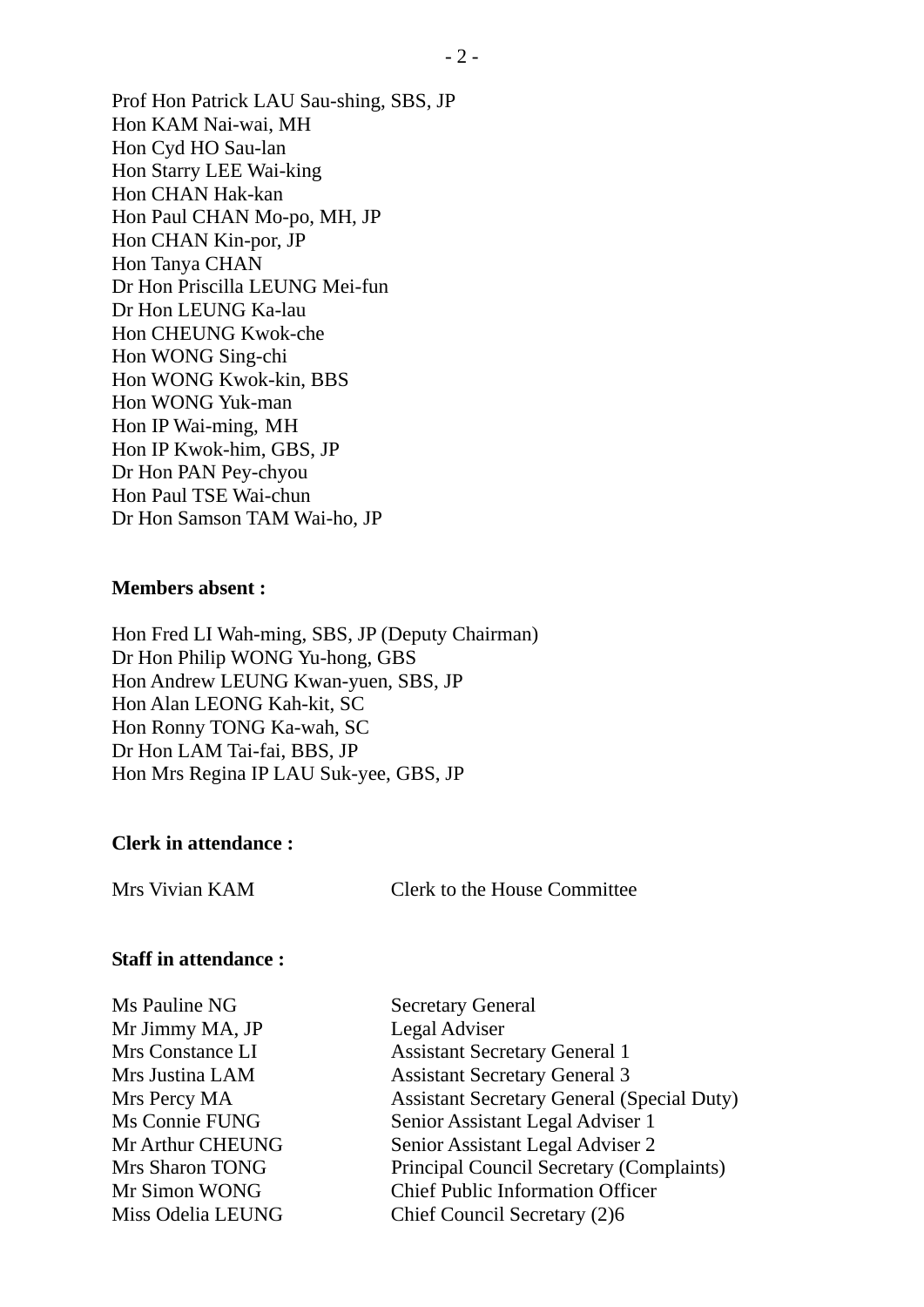Mr Timothy TSO Assistant Legal Adviser 2 Mr YICK Wing-kin Assistant Legal Adviser 8 Ms Amy YU Senior Council Secretary (2)3 Ms Anna CHEUNG Senior Legislative Assistant (2)3 Mr Arthur KAN Legislative Assistant (2)8

#### Action

### **I. Confirmation of the minutes of the 11th meeting held on 15 January 2010** *(LC Paper No. CB(2) 783/09-10)*

The minutes were confirmed.

### **II. Matters arising**

### **Report by the Chairman on her meeting with the Chief Secretary for Administration (CS)**

Attendance of Government officials at debates on Members' motions without legislative effect

2. The Chairman said that she had requested CS to explain the reasons for not fielding any Government officials to attend the debate on the motion on "Releasing LIU Xiaobo" moved by Mr Fred LI at the Council meeting on 13 January 2010. CS had indicated that the Administration had all along not fielded any Government officials to attend such type of motion debates. As for the query raised by the Deputy Chairman about the Administration's unusual move of issuance of a press release on the motion, CS had explained that the press release was to clarify the Administration's stance on the matter, in response to anticipated requests from certain quarters of the community. CS had stressed that under the principle of "One Country, Two Systems", the Hong Kong Special Administrative Region (HKSAR) enjoyed a high degree of autonomy. The HKSAR and the Central Authorities each had their own judicial systems. Based on the principle of mutual respect, it would not be appropriate for the HKSAR Government to field any Government officials to attend the motion debate.

3. The Chairman proposed that as Mr Albert HO had written to the House Committee on the matter, discussions on the subject would be held under agenda item VIII. Members agreed to the proposed arrangement.

### **III. Business arising from previous Council meetings**

**Legal Service Division report on subsidiary legislation gazetted on 15 January 2010** 

*(LC Paper No. LS 36/09-10)*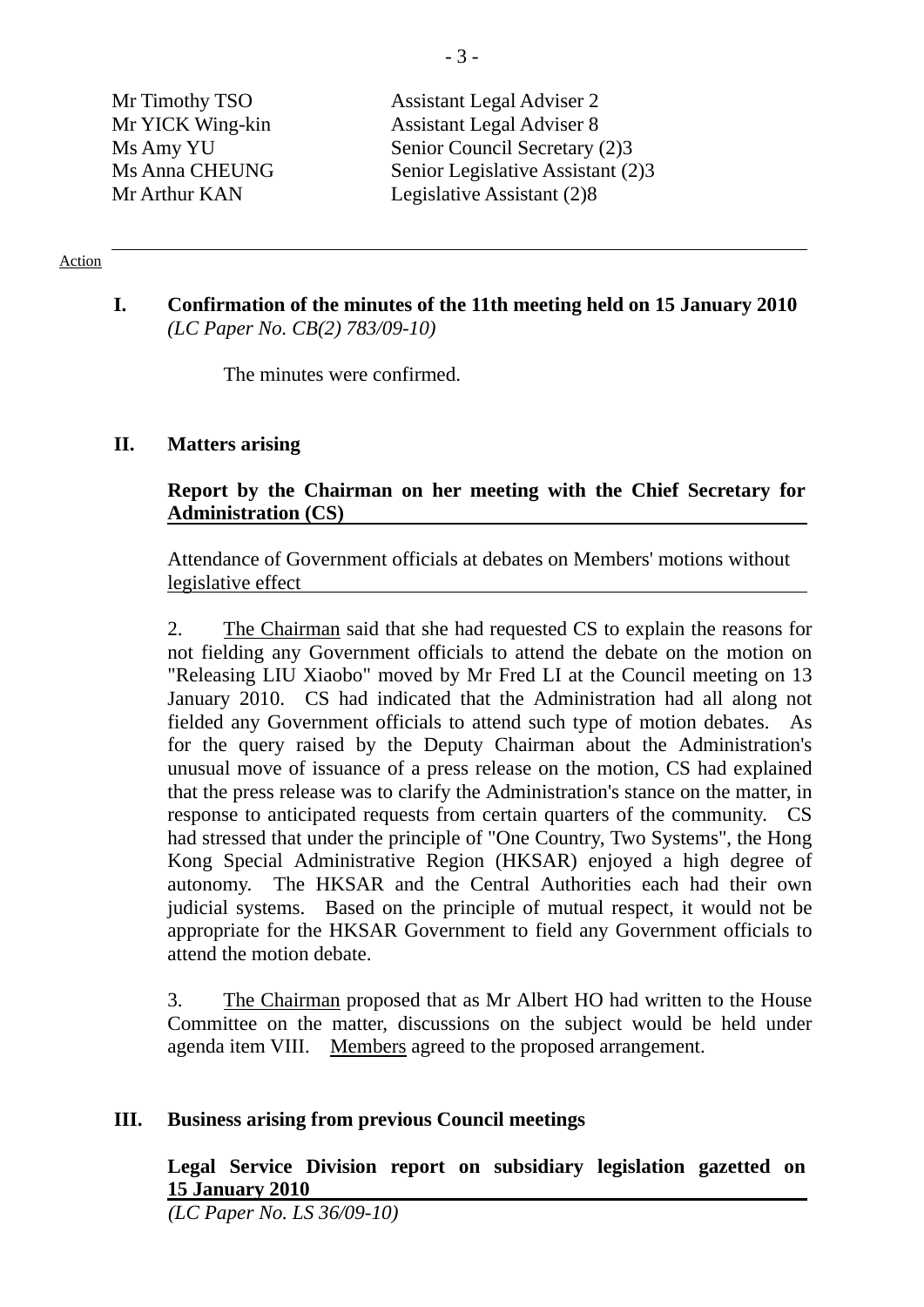4. The Chairman said that a total of four items of subsidiary legislation, including three Commencement Notices and one regulation made under the United Nations Sanctions Ordinance which was not required to be tabled in the Council, were gazetted on 15 January 2010.

5. Regarding the United Nations Sanctions (Democratic People's Republic of Korea) (Amendment) Regulation which was not required to be tabled in the Council, the Chairman suggested that it be referred to the Subcommittee to Examine the Implementation in Hong Kong of Resolutions of the United Nations Security Council in relation to Sanctions. Members agreed.

6. Members did not raise any queries on the other three items of subsidiary legislation.

7. The Chairman reminded Members that the deadline for amending these items of subsidiary legislation (except the subsidiary legislation not required to be tabled in the Council) was 3 February 2010.

# **IV. Further business for the Council meeting on 27 January 2010**

# **(a) Questions**

*(LC Paper No. CB(3) 376/09-10)* 

8. The Chairman said that Mr Albert HO and Mr CHEUNG Man-kwong had replaced their oral questions.

## **(b) Bills - resumption of debate on Second Reading, Committee Stage and Third Reading**

# **Inland Revenue (Amendment) (No. 2) Bill 2009**

9. The Chairman said that the relevant Bills Committee on the Bill had reported to the House Committee at the last meeting, and Members did not raise objection to the resumption of the Second Reading debate on the Bill.

10. The Chairman further said that it was anticipated that the business on the Agenda of the Council meeting would unlikely be finished on 27 January 2010, and the Council would resume the following day for continuation of the unfinished business.

# **V. Business for the Council meeting on 3 February 2010**

# **(a) Questions**

*(LC Paper No. CB(3) 375/09-10)* 

11. The Chairman said that 20 questions (six oral and 14 written) had been scheduled for the meeting.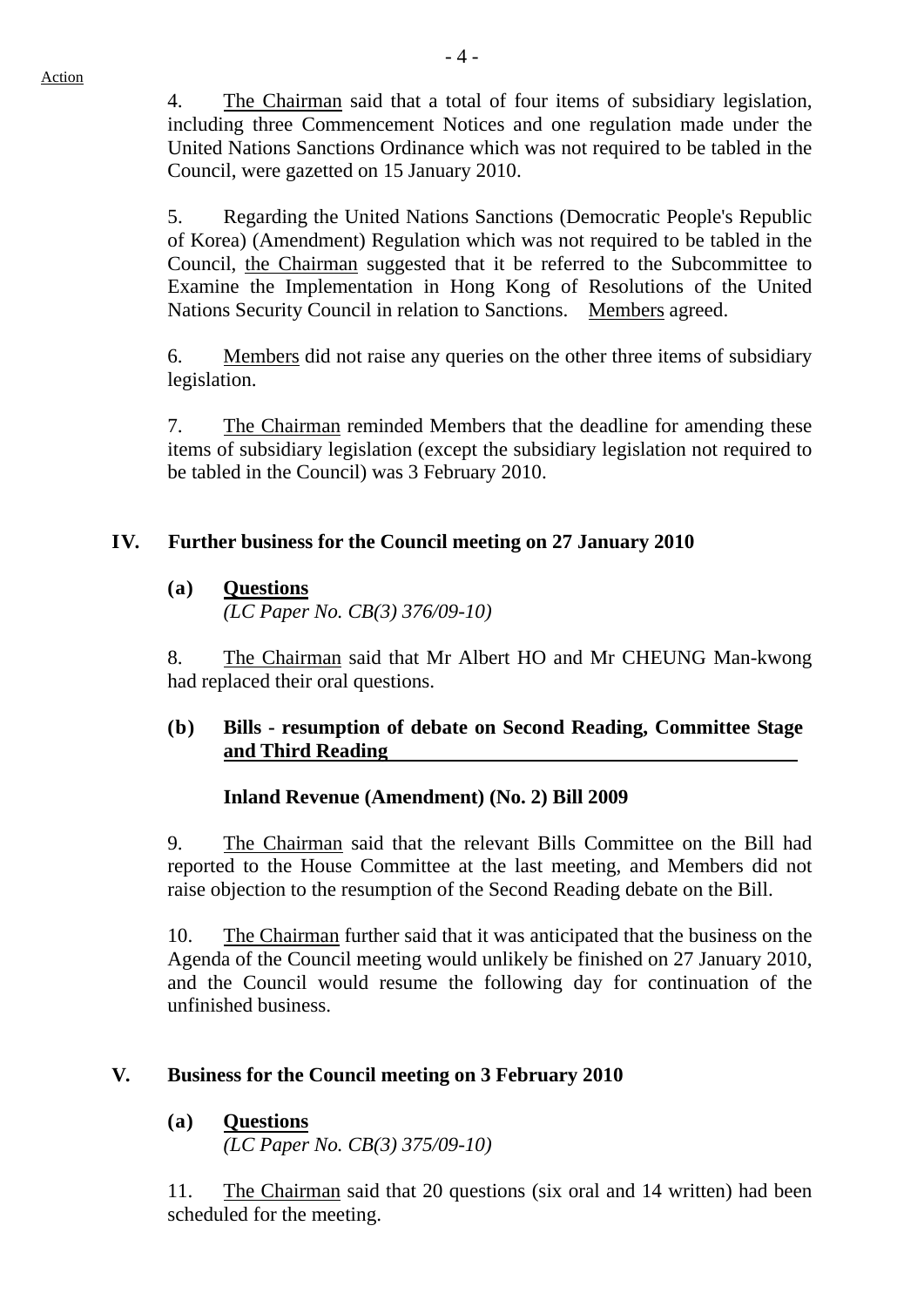### **(b) Bills - First Reading and moving of Second Reading**

- **(i) Companies (Amendment) Bill 2010**
- **(ii) Business Registration (Amendment) Bill 2010**

### **(iii) Buildings (Amendment) Bill 2010**

12. The Chairman said that the Administration had given notice to present the above three Bills to the Council on 3 February 2010. The House Committee would consider these Bills at its meeting on 5 February 2010.

### **(c) Bills - resumption of debate on Second Reading, Committee Stage and Third Reading**

## **Toys and Children's Products Safety (Amendment) Bill 2009**

13. The Chairman said that at the last House Committee meeting, Members agreed to rescind the earlier decision to form a Bills Committee to study the Bill and did not raise objection to the resumption of the Second Reading debate on the Bill.

### **(d) Government motion**

14. The Chairman said that no notice had been received yet.

### **(e) Members' motions**

## **(i) Motion to be moved by Hon TAM Yiu-chung**

15. The Chairman said that the subject of the motion to be moved by Mr TAM Yiu-chung was "Alleviating poverty and helping the disadvantaged with care and concern".

## **(ii) Motion to be moved by Hon CHEUNG Kwok-che**

16. The Chairman said that the subject of the motion to be moved by Mr CHEUNG Kwok-che was "Formulating a comprehensive youth policy".

17. The Chairman reminded Members that the deadline for giving notice of amendments, if any, to the motions was Wednesday, 27 January 2010.

Subsidiary legislation the period for amendment of which would expire on 3 February 2010

18. The Chairman said that a list of subsidiary legislation the period for amendment of which would expire on 3 February 2010 had been tabled at the meeting.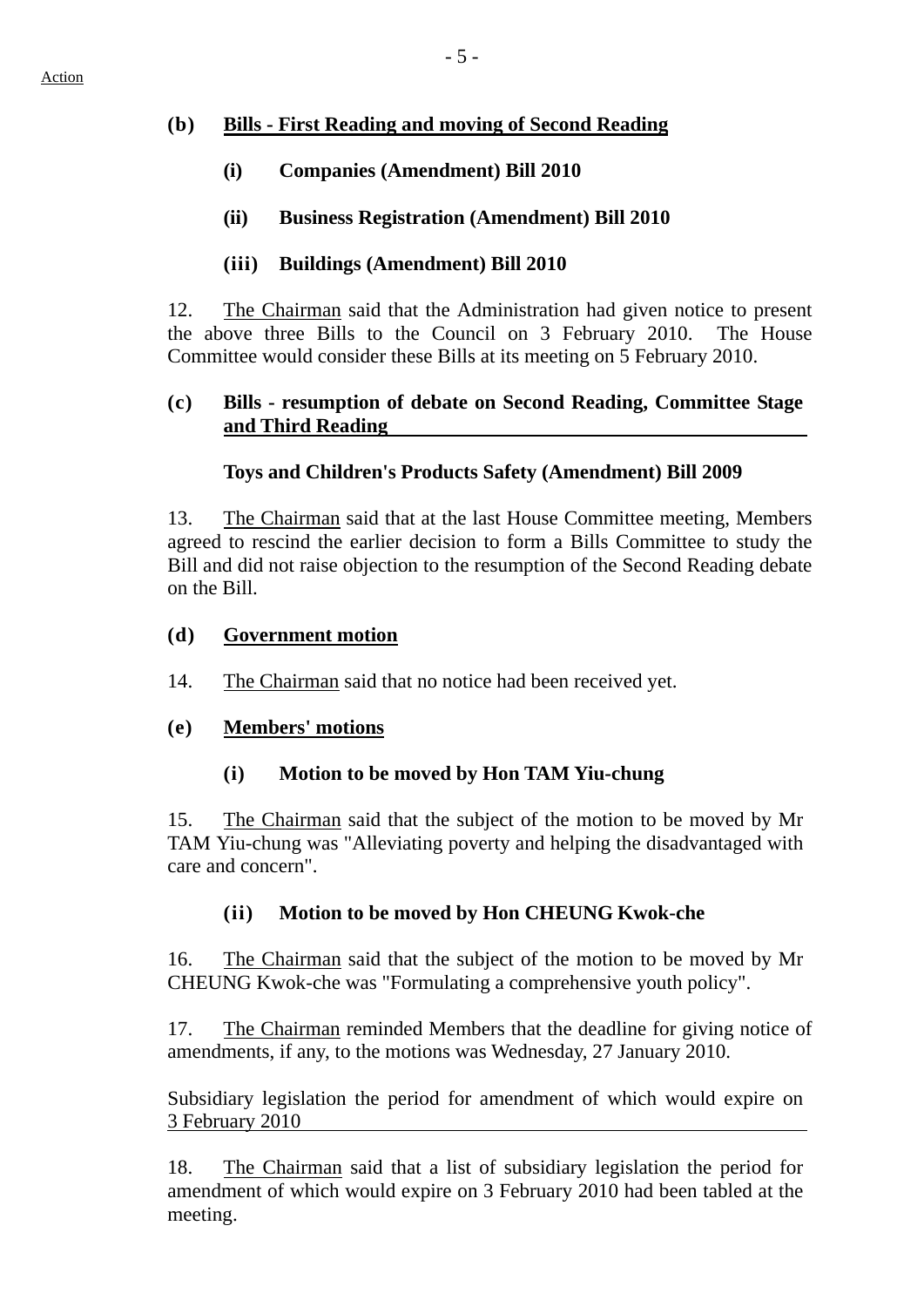19. The Chairman further said that the deadline for Members to notify the Clerk of their intention to speak on the subsidiary legislation was 5:00 pm on Tuesday, 26 January 2010.

#### **VI. Report of Bills Committees and subcommittees**

### **Report of the Bills Committee on Occupational Deafness (Compensation) (Amendment) Bill 2009**

*(LC Paper No. CB(2) 786/09-10)* 

20. Dr PAN Pey-chyou, Chairman of the Bills Committee, reported that the Bills Committee had held six meetings and had completed scrutiny of the Bill, which sought to improve the compensation for persons with occupational deafness and to adjust the rate and the proportion of distribution of the Employees' Compensation Insurance Levy. He referred Members to the Bills Committee's report for details of its deliberations.

21. Dr PAN highlighted the major issues discussed by the Bills Committee. These included whether the ceiling for first-time reimbursement of expenses for hearing assistive devices should be increased; whether a requirement should be imposed for a continuous contract in any specified noisy occupations at any time within the 12 months before application for compensation was made; how the flexibility of transitional arrangements for netting in cases in respect of employees suffering from monaural hearing loss (MHL) could be enhanced; reducing the required aggregate length of employment for making applications for further compensation; how the amount of further compensation for additional hearing loss sustained as a result of continued employment in a noisy occupation should be calculated; and adjustment of the rate and proportions of distribution of the Employees' Compensation Insurance Levy.

22. Dr PAN further reported that in response to members' views, the Administration would move Committee Stage amendments (CSAs) to -

- (a) increase the ceiling for the first-time reimbursement of expenses for hearing assistive devices from \$9,000 to \$12,000;
- (b) reduce the aggregate length of employment required for making applications for further compensation from five to three years; and
- (c) enhance the flexibility of the transitional arrangements for netting in cases involving claimants who had previously made applications to the Occupational Deafness Compensation Board and had confirmed to be suffering from MHL.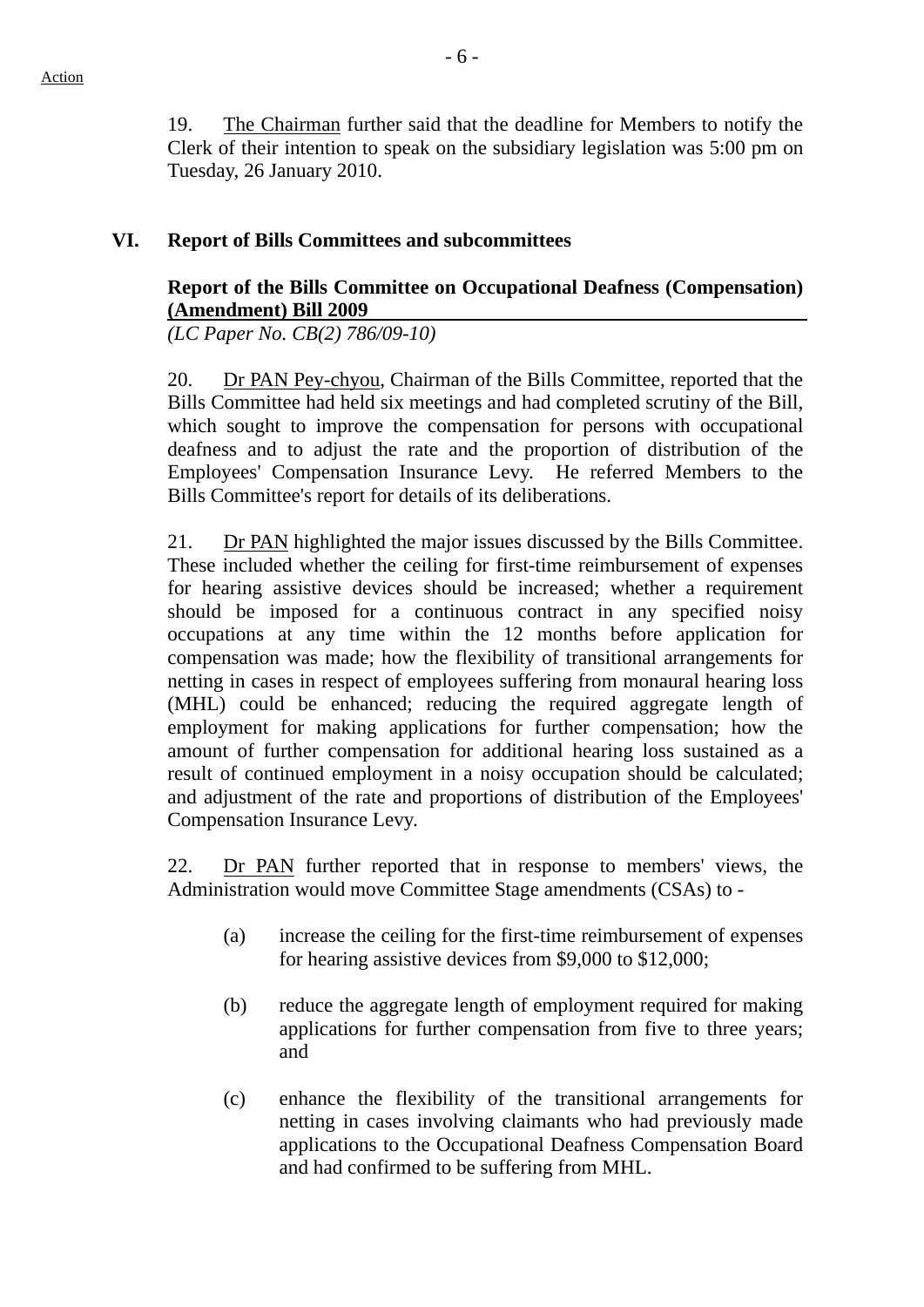23. Dr PAN added that the Bills Committee supported the resumption of the Second Reading debate on the Bill at the Council meeting on 3 February 2010.

24. The Chairman reminded Members that the deadline for giving notice of CSAs, if any, was Monday, 25 January 2010.

### **VII. Position on Bills Committees and subcommittees**

*(LC Paper No. CB(2) 784/09-10)* 

25. The Chairman said that there were five Bills Committees, three subcommittees on policy issues under the House Committee and seven subcommittees under Panels in action.

### **VIII. Concern about the Administration's handling of the motion on "Releasing LIU Xiaobo"**

*(Letter dated 19 January 2010 from Hon Albert HO Chun-yan to the Chairman of the House Committee (LC Paper No. CB(2)789/09-10(01))* 

26. At the invitation of the Chairman, Mr Albert HO said that although the motion moved by Mr Fred LI at the Council meeting on 13 January 2010 was concerned mainly with the release of LIU Xiabo and an appeal to the Central Government to recognize Charter 08, the latter part of the motion urged the SAR Government to expeditiously implement democratization of the political structure according to the concepts and principles of Charter 08. It had all along been the convention that the Administration would field officials to attend motion debates on subjects for which it had a role. However, the Administration had not fielded any officials to attend the motion debate concerning LIU Xiabo and had not given any explanation beforehand, but had issued a press release to state its stance on the motion. Mr HO considered that the non-attendance of Government officials at the debate might be on account of the sensitivity of the motion. He did not accept CS's explanations for the matter. He was of the view that the Administration should attend the debate to express its views on the subject, irrespective of whether or not its views were substantial. Mr HO considered that the way the Administration had handled the motion was in breach of the convention and had a negative impact on the operation of LegCo.

27. The Chairman invited Members' views on the relay of Mr Albert HO's views to CS.

28. Mr TAM Yiu-chung said that as CS had already given his explanations for the matter, he did not see the need to follow up any particular issue.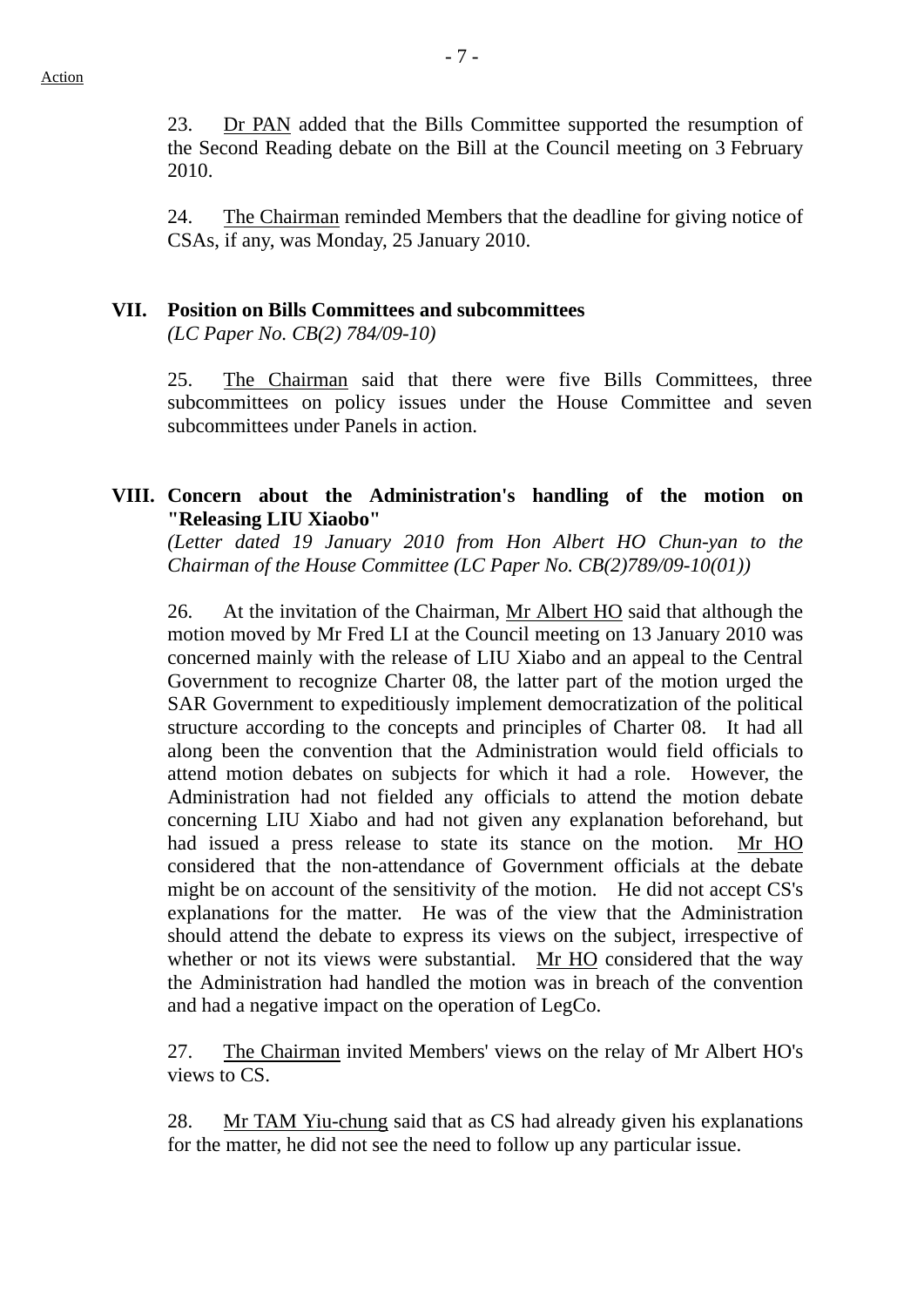29. Mr WONG Ting-kwong recalled that the Administration had all along not fielded any officials to attend the motion debates concerning the June 4 incident. As the motion on LIU Xiabo was concerned with Mainland affairs, he did not see any role of the SAR Government. In his view, there was no question of the convention being breached.

30. Mr LEE Cheuk-yan considered that some Members themselves did not respect LegCo. It was also unacceptable for the Administration not to have fielded officials to attend the debate on the motion which concerned the Administration. He considered it necessary to protest against the non-attendance of Government officials at the motion debate.

31. Mr WONG Kwok-kin opined that the subject of the motion should not have been discussed in LegCo as it involved a court case in another jurisdiction. By the same token, the legislature in Macau should not discuss a court case in Hong Kong. While he respected different views on a court case in another jurisdiction, it was not appropriate for the legislature to debate it. He considered it appropriate for the Administration not to have fielded officials to attend the motion debate in order to avoid embarrassment.

32. Mr TAM Yiu-chung clarified that what he had said was that as he considered CS's explanations for the matter acceptable, he did not see the need to follow up the matter. He stressed that Members should not misinterpret other Members' words in an imprudent manner.

33. Mr Albert HO said that some Members might not have read the full content of the motion. The latter part of the motion appealed to the HKSAR Government to democratize Hong Kong's political system with reference to the spirit of Charter 08. Irrespective of whether or not the Administration agreed to the spirit of Charter 08 and the early democratization of Hong Kong's political system, the motion contained a clear urge on the Administration. According to the established convention, the Administration should attend the motion debate to respond on the subject. If the Administration considered that it was not involved in any way in the subject of the motion, it should not have issued a press release on the motion. He further said that motion debates had been held on subjects involving other jurisdictions, such as the motion opposing the taking of military actions by the United States against Iraq and another motion opposing the distortion of history in Japan's textbooks. He stressed that Members should be clear of their responsibilities and should speak out on sensitive issues.

34. Mr WONG Ting-kwong said that while the subject of the motion was "Releasing LIU Xiaobo", its content touched on Charter 08. In his view, the subject and the content of the motion did not match.

35. Mr WONG Sing-chi pointed out that as the motion had been approved by the President for inclusion in the Agenda of the relevant Council meeting, the motion must be related to Hong Kong. He considered it unacceptable for the Administration not to have fielded officials to attend the motion debate the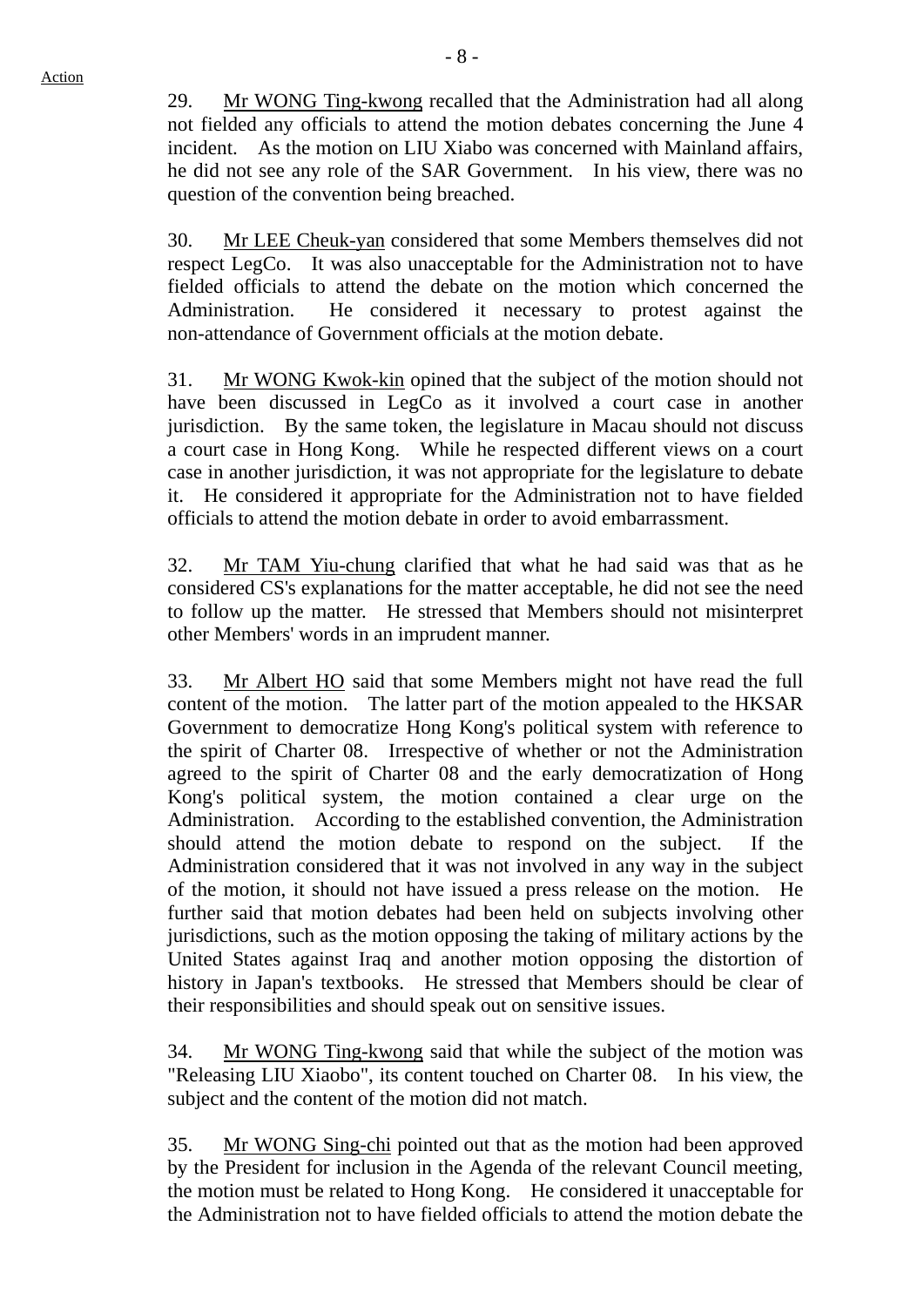subject of which was relevant to Hong Kong. This was disrespectful to the President and LegCo. He stressed that the Administration should respect the rulings of the President as a way to show its co-operation with the Legislature. LegCo should send a clear message that it was inappropriate on the part of the Administration not to have fielded officials to attend the motion debate.

36. Dr Margaret NG said that the Administration's handling of the motion was unprecedented. She pointed out that while the Administration had all along not fielded any officials to attend the motion debates concerning the June 4 incident, it had not issued any press releases on the motions. She considered the Administration's handling of the motion disgraceful and more retrogressive than that on the June 4 incident. She further said that while the subject of the motion was "Releasing LIU Xiaobo", Members should read the full content of the motion. As part of the motion concerned the HKSAR Government, the Administration should have fielded officials to attend the motion debate. Should the Administration consider it inappropriate to respond to the former part of the motion concerning the Central Government, it could refrain from doing so and respond only to the latter part of the motion which involved the HKSAR Government. Dr NG added that there were no provisions under the Rules of Procedure (RoP) prohibiting LegCo from discussing court judgments in other jurisdictions. It was only provided in RoP that reference should not be made to a case pending in a court of law in Hong Kong and the conduct of judges, having regard to the principle of separation of powers in HKSAR. She stressed that there was no superior-subordinate relationship between the courts in HKSAR and those on the Mainland. If the subject of the motion should not be discussed in LegCo, the President would not have approved its inclusion in the Agenda of the relevant Council meeting. While appreciating that Members might have different views on the motion, she stressed that the concern raised by Mr Albert HO related to the Administration's handling of the motion. She expressed support for Mr Albert HO for raising the matter for discussion.

37. Mr WONG Kwok-kin did not agree that Members should refrain from discussing court cases in Hong Kong but not those in other jurisdictions. He pointed out that the motion debates on subject matters involving other jurisdictions held in the past, such as the motion opposing the taking of military actions by the United States against Iraq, did not concern court cases. In his view, Members should respect not only HKSAR's judicial system but also that of other jurisdictions. He failed to see any connection between advancing the democratisation of Hong Kong's political system and Charter 08. He further said that there were clear stipulations in the Basic Law on the democratisation of Hong Kong's political system, which had nothing to do with Charter 08. He did not see the need for the Administration to attend the motion debate to respond on the motion, and hence would not support any move by Members to express dissatisfaction towards or protest against the Administration.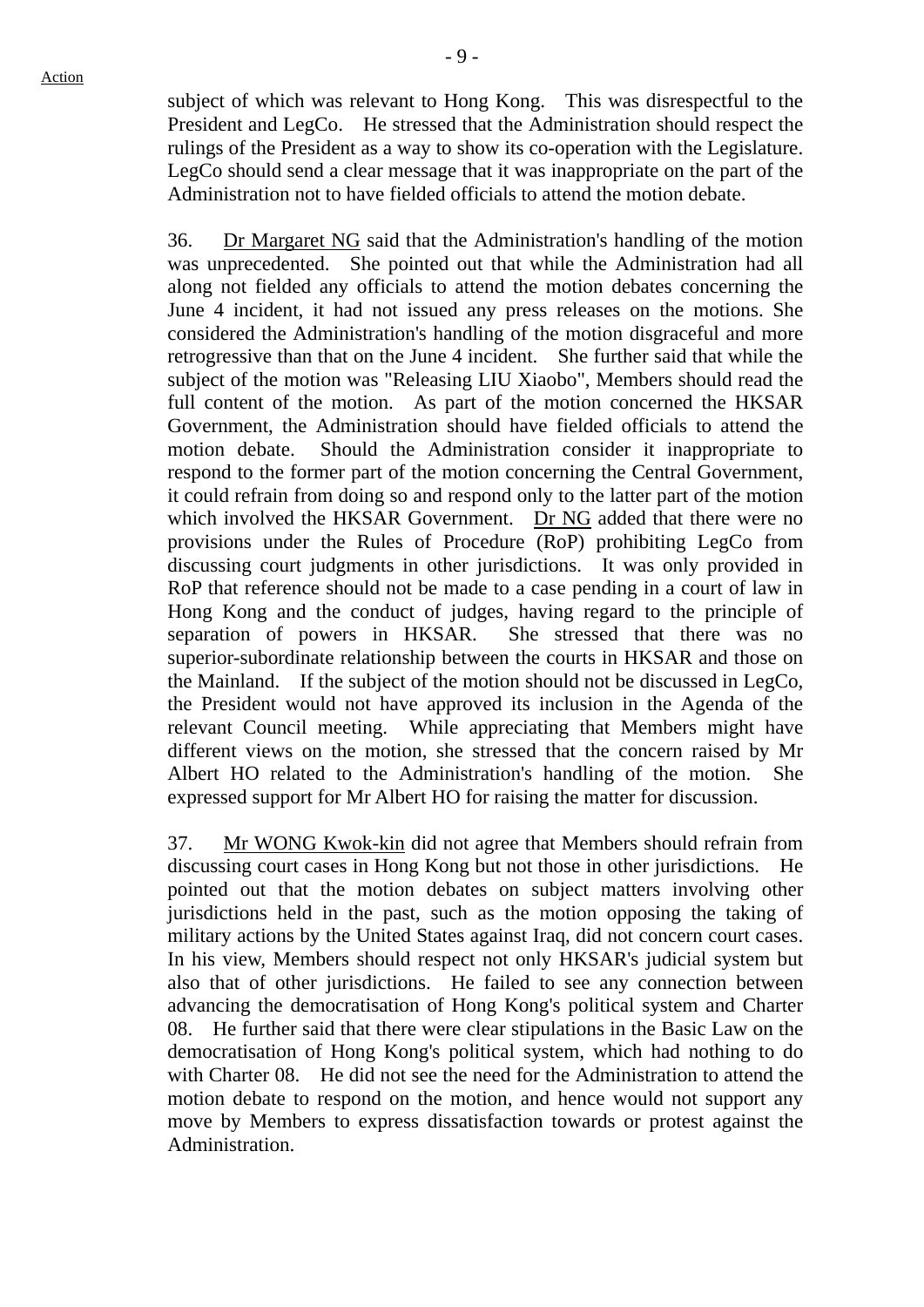38. Ms Emily LAU said that Charter 08 concerned the basic rights of all citizens of the People's Republic of China. Many Hong Kong people had signed the Charter. She hoped that Members would take time to read the Charter, which had been read out during the motion debate. She sought clarification on whether it was Members' wish to relay to CS that the Administration did not have to field any Government officials to attend motion debates related to Hong Kong.

39. The Chairman replied in the negative. She clarified that Members were still discussing the matter. After Members had expressed their views, she would conclude the discussions and seek Members' views on the way forward.

40. Dr Margaret NG said that as she had mentioned earlier, it was provided under RoP that Members should refrain from making reference to cases pending in Hong Kong courts. It was not a question of respect for the court. She said that the Legal Adviser (LA) could explain the scope of the restrictions set out in the relevant provisions of RoP.

41. The Chairman said that the issue raised by Dr Margaret NG could be further discussed in future.

42. Mr CHIM Pui-chung said that in expressing their own views, Members should not criticize the views of other Members, as it was an infringement of other Members' rights and would provoke meaningless arguments.

43. Mr CHAN Kam-lam said that as some Members' views had been relayed to CS and CS had given his explanations, there was no need to follow up the matter. He pointed out that the subject of the motion was "Releasing Liu Xiabo" and had nothing to do with Charter 08. Reference should be made to the Basic Law and not Charter 08 concerning the democratization of Hong Kong's political structure.

44. Mr IP Kwok-him said that he considered the Administration's handling of the motion acceptable. He stressed that while Members were entitled to different views on the matter, they should not impute motives to other Members. It was also inappropriate to relate the matter to an issue of respect or disrespect for the President.

45. Mr Paul TSE sought information on the rules and established convention concerning the attendance of Government officials at motion debates. Referring to RoP 41(2) which provided that reference should not be made to a case pending in a court of law which might prejudice that case, he enquired whether the rule applied to court cases in Hong Kong only or to other jurisdictions as well. He also sought clarification on whether the conduct of judges stated in Rule 41(8) referred to the behaviour of judges in their personal capacity or their judgment on court cases.